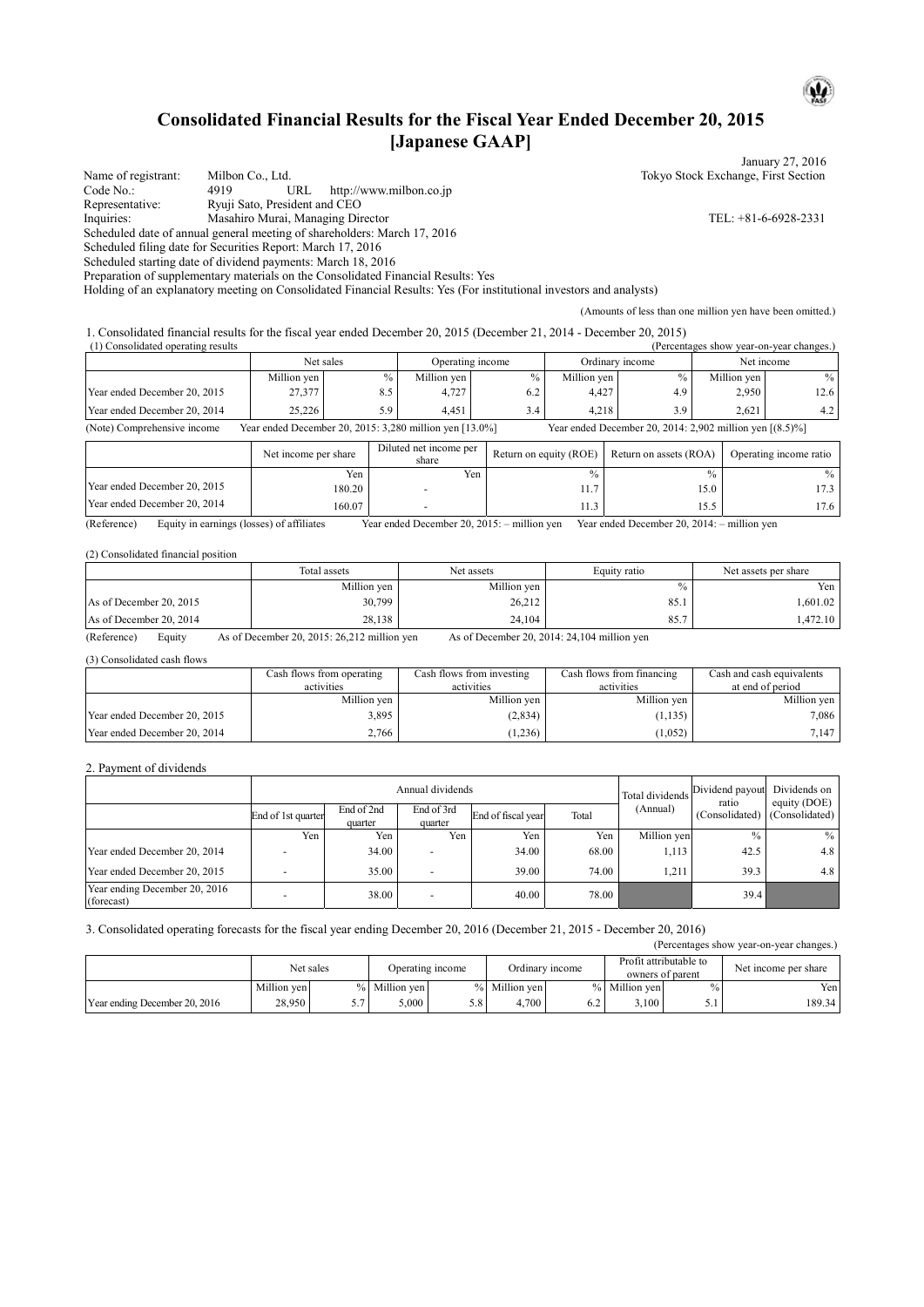\*Notes

#### (1) Significant changes in subsidiaries during the period

(changes in specified subsidiaries resulting in the change in the scope of consolidation) : None New: 0 companies (Company name: ) Exclude: 0 companies (Company name: )

(2) Changes in accounting policies, changes in accounting estimates and retrospective restatements

| 1) Changes in accounting policies due to amendment to the      |                   |
|----------------------------------------------------------------|-------------------|
| accounting standards, etc.                                     | $Y$ es            |
| 2) Changes in accounting policies other than those in 1) above | : None            |
| 3) Changes in accounting estimates                             | $\therefore$ None |
| 4) Retrospective restatements                                  | : None            |

#### (3) Number of shares issued (common stock)

1) Number of shares issued at the end of the period

(including treasury shares)

|  | 2) Number of treasury shares at the end of the period   As of |  |  |  |
|--|---------------------------------------------------------------|--|--|--|
|  |                                                               |  |  |  |

3) Average number of shares during the period

|    | As of<br>December 20, 2015      | 16,558,617 shares | As of<br>December 20, 2014      | 16,558,617 shares |
|----|---------------------------------|-------------------|---------------------------------|-------------------|
| эd | As of<br>December 20, 2015      | 186,242 shares    | As of<br>December 20, 2014      | 184,672 shares    |
|    | Year ended<br>December 20, 2015 | 16,373,127 shares | Year ended<br>December 20, 2014 | 16,374,865 shares |

(Reference) Summary of non-consolidated operating results

Non-consolidated financial results for the fiscal year ended December 20, 2015 (December 21, 2014 - December 20, 2015)

| (1) Non-consolidated operating results<br>(Percentages show year-on-year changes.) |             |             |                  |               |                 |            |             |        |
|------------------------------------------------------------------------------------|-------------|-------------|------------------|---------------|-----------------|------------|-------------|--------|
| Net sales                                                                          |             |             | Operating income |               | Ordinary income | Net income |             |        |
|                                                                                    | Million yen | $\%$        | Million ven      | $\frac{0}{0}$ | Million ven     |            | Million ven | $\%$ 1 |
| Year ended December 20, 2015                                                       | 25,934      | 72.<br>$-4$ | 4.786            | 4.8           | 4.491           | ے ۔        | 3.020       | 9.4 I  |
| Year ended December 20, 2014                                                       | 24.197      | 4.4         | 4.566            |               | 4.354           | 2.4        | 2.762       | 8.5 I  |

|                              | Net income per share | Diluted net income per share |
|------------------------------|----------------------|------------------------------|
|                              | Yen                  | Yen                          |
| Year ended December 20, 2015 | 184.49               | -                            |
| Year ended December 20, 2014 | 168.68               | -                            |

#### (2) Non-consolidated financial position

|                         | Total assets | Net assets  | Equity ratio | Net assets per share |
|-------------------------|--------------|-------------|--------------|----------------------|
|                         | Million ven  | Million ven | $\%$         | Yen i                |
| As of December 20, 2015 | 30,900       | 26,550      | 85.9         | 1.621.69             |
| As of December 20, 2014 | 28,037       | 24,333      | 86.8         | .486.12              |

(Reference) Equity As of December 20, 2015: 26,550 million yen As of December 20, 2014: 24,333 million yen

\*Indication of the status of execution of audit procedures

As these financial results are not subject to audit procedures pursuant to the Financial Instruments and Exchange Act, said audit procedures were not completed at the time of disclosure of this report.

\*Explanation on the appropriate use of operating forecasts and other special instructions

Operating forecasts and other statements regarding the future presented in these materials are based on information currently available and certain assumptions deemed to be reasonable, and actual performance may differ substantially due to various factors. For notes on the use of preconditions of operating forecasts and the use of operating forecasts, refer to "1. Analysis of Operating Results and Financial Position (1) Analysis of operating results" on page 2 of the supplementary materials.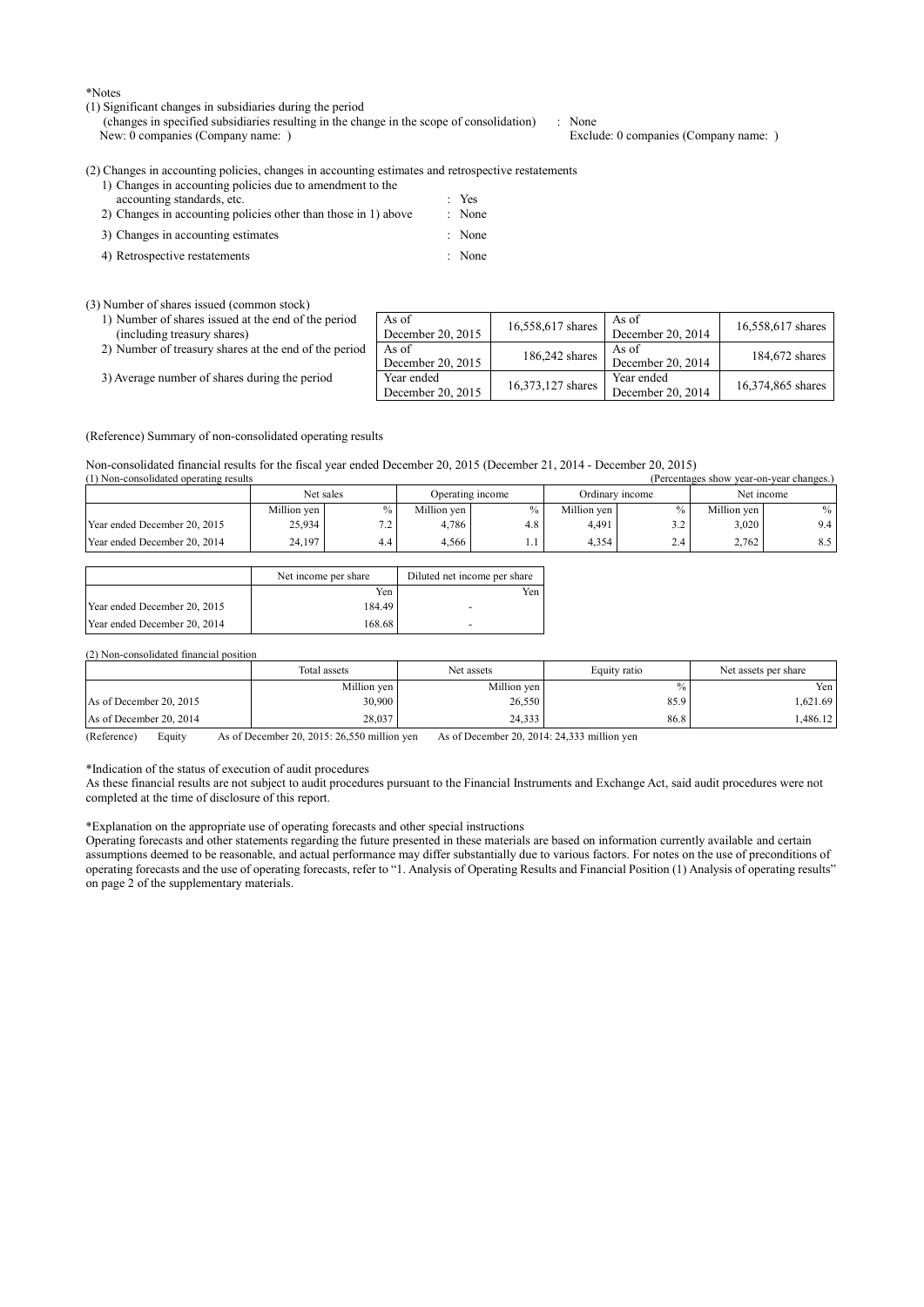# Contents of supplementary materials

| 1. |     |                                                                                                                           |  |
|----|-----|---------------------------------------------------------------------------------------------------------------------------|--|
|    | (1) |                                                                                                                           |  |
|    | (2) |                                                                                                                           |  |
|    | (3) | Basic policy on the distribution of profit and dividends for the fiscal year under review and the following fiscal year 4 |  |
|    | (4) |                                                                                                                           |  |
| 2. |     |                                                                                                                           |  |
| 3. |     |                                                                                                                           |  |
|    | (1) |                                                                                                                           |  |
|    | (2) |                                                                                                                           |  |
|    | (3) |                                                                                                                           |  |
|    | (4) |                                                                                                                           |  |
| 4. |     |                                                                                                                           |  |
| 5. |     |                                                                                                                           |  |
|    | (1) |                                                                                                                           |  |
|    | (2) |                                                                                                                           |  |
|    | (3) |                                                                                                                           |  |
|    | (4) |                                                                                                                           |  |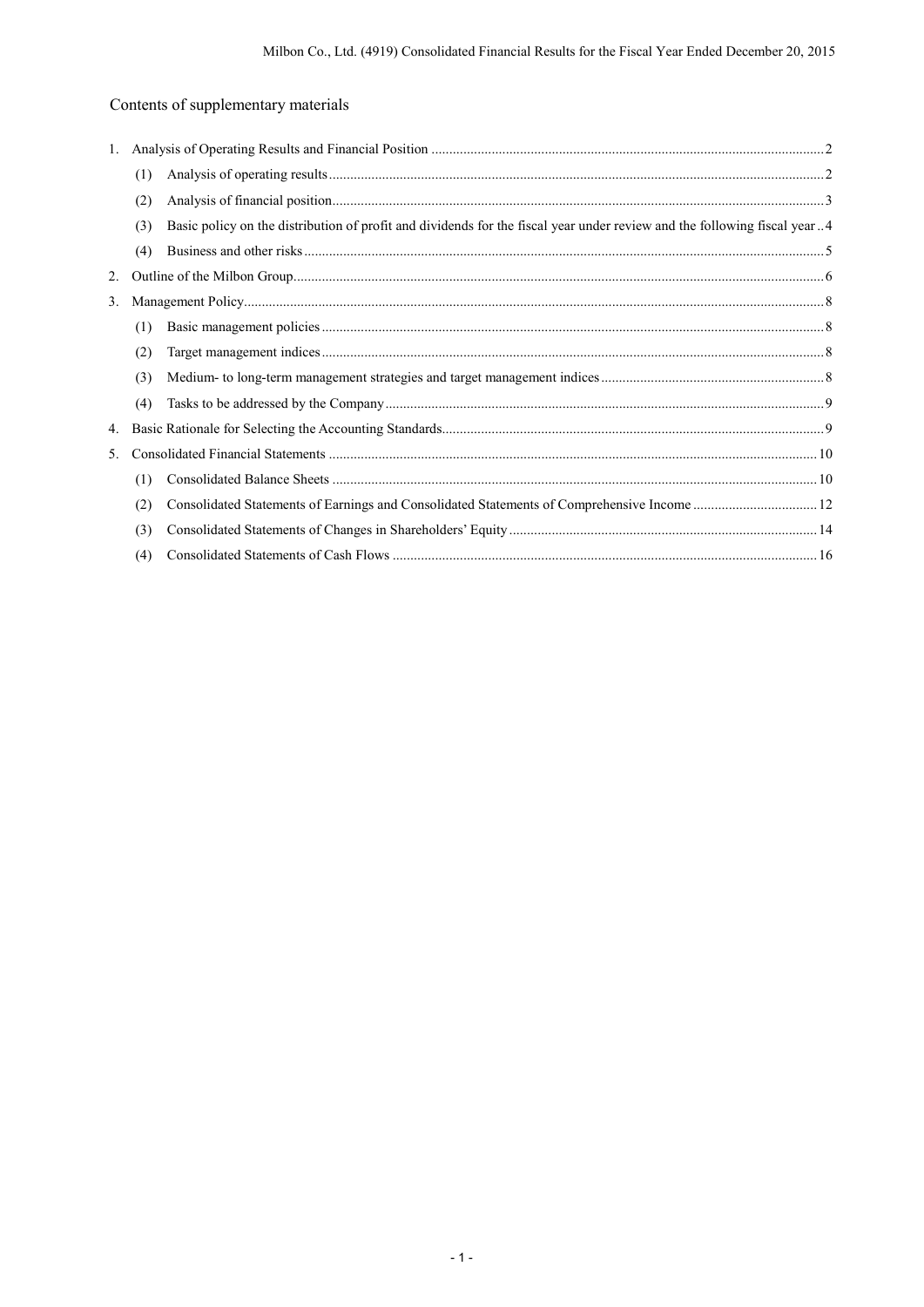### 1. Analysis of Operating Results and Financial Position

- (1) Analysis of operating results
	- 1) Operating results for the fiscal year under review

During the fiscal year under review, the Japanese economy continued on a moderate recovery track, highlighted by rebounding domestic investment supported by the upturn in corporate earnings and other factors, as well as the improvement trend in both household income and the employment environment. However, the outlook remains uncertain due to factors including the correction in stock markets triggered by concerns about an economic slowdown in China. In the beauty industry, challenging business conditions are taking shape amid a situation where demographic trends are making it difficult for salons to attract customers and hire staff.

Amid this environment, the Milbon Group believes it is important that professionals with expertise respond to the awakening and heightening beauty needs of two generations of women―those in their 20s and those in their 40s. Accordingly we have been working with salons premised on the goal of "raising the level of expertise of professionals and supporting higher productivity in order to respond to women, who continue to shine in society, from those awakening to beauty to those with heightened beauty needs." This has involved concentrating on lending support to beauty salons in helping bring about greater expertise, and thereby focusing on the changing beauty needs of women across different generations.

Consolidated net sales during the fiscal year under review increased by 2,150 million yen to 27,377 million yen (up 8.5% year-on-year). The increase is largely attributable to solid sales in the hair care product category of products containing Milbon's original keratin restoring ingredient CMADK, and also attributable to solid sales in the hair coloring product category of Ordeve Crystal, the hair coloring product line specialized for gray hair launched in June, which allows women with long hair to beautifully color their hair, and of Villa Lodola Color, a hair coloring product line specialized for gray hair launched in February, and the first such product in the industry to receive certification from an organic certification authority. Moreover, favorable sales growth among overseas subsidiaries centered on East Asia was another factor for the increase in overall sales, as proactive activities, primarily education in salons, resulted in an increase in transactions with leading salons.

Selling, general and administrative expenses increased by 8.8% over the previous year to 13,954 million yen largely as a result of moves to increase the workforce and establish new business locations. Operating income increased by 276 million yen to 4,727 million yen (up 6.2% year-on-year), ordinary income increased by 208 million yen to 4,427 million yen (up 4.9% year-on-year) and net income increased by 329 million yen to 2,950 million yen (up 12.6% year-on-year). Consolidated net sales and all levels of income were at new record highs.

| Breakdown of net sales by product category and breakdown of net sales into domestic and overseas sales are shown below: |  |
|-------------------------------------------------------------------------------------------------------------------------|--|
|                                                                                                                         |  |

| [Breakdown of consolidated net sales by product category] |                      |              |                     |               |                        | (Unit: Million yen) |
|-----------------------------------------------------------|----------------------|--------------|---------------------|---------------|------------------------|---------------------|
| Product category                                          | Previous fiscal year |              | Current fiscal year |               | Increase<br>(decrease) | Year-on-year        |
|                                                           | Amount               | Ratio $(\%)$ | Amount              | Ratio $(\% )$ | amount                 | change $(\% )$      |
| Hair care products                                        | 14,597               | 57.8         | 16,195              | 59.1          | 1,597                  | 10.9                |
| Hair coloring products                                    | 8,817                | 35.0         | 9,506               | 34.7          | 689                    | 7.8                 |
| Permanent wave products                                   | 1,520                | 6.0          | 1,410               | 5.2           | (109)                  | (7.2)               |
| Others                                                    | 291                  | 1.2          | 264                 | 1.0           | (26)                   | (9.1)               |
| Total                                                     | 25,226               | 100.0        | 27,377              | 100.0         | 2,150                  | 8.5                 |

| Breakdown of net sales into domestic and overseas sales]<br>(Unit: Million yen) |                      |              |                     |              |                        |                |
|---------------------------------------------------------------------------------|----------------------|--------------|---------------------|--------------|------------------------|----------------|
|                                                                                 | Previous fiscal year |              | Current fiscal year |              | Increase<br>(decrease) | Year-on-year   |
|                                                                                 | Amount               | Ratio $(\%)$ | Amount              | Ratio $(\%)$ | amount                 | change $(\% )$ |
| Domestic sales                                                                  | 22,612               | 89.6         | 23,880              | 87.2         | 1,267                  | 5.6            |
| Overseas sales                                                                  | 2,613                | 10.4         | 3.496               | 12.8         | 882                    | 33.8           |
| Total                                                                           | 25,226               | 100.0        | 27,377              | 100.0        | 2,150                  | 8.5            |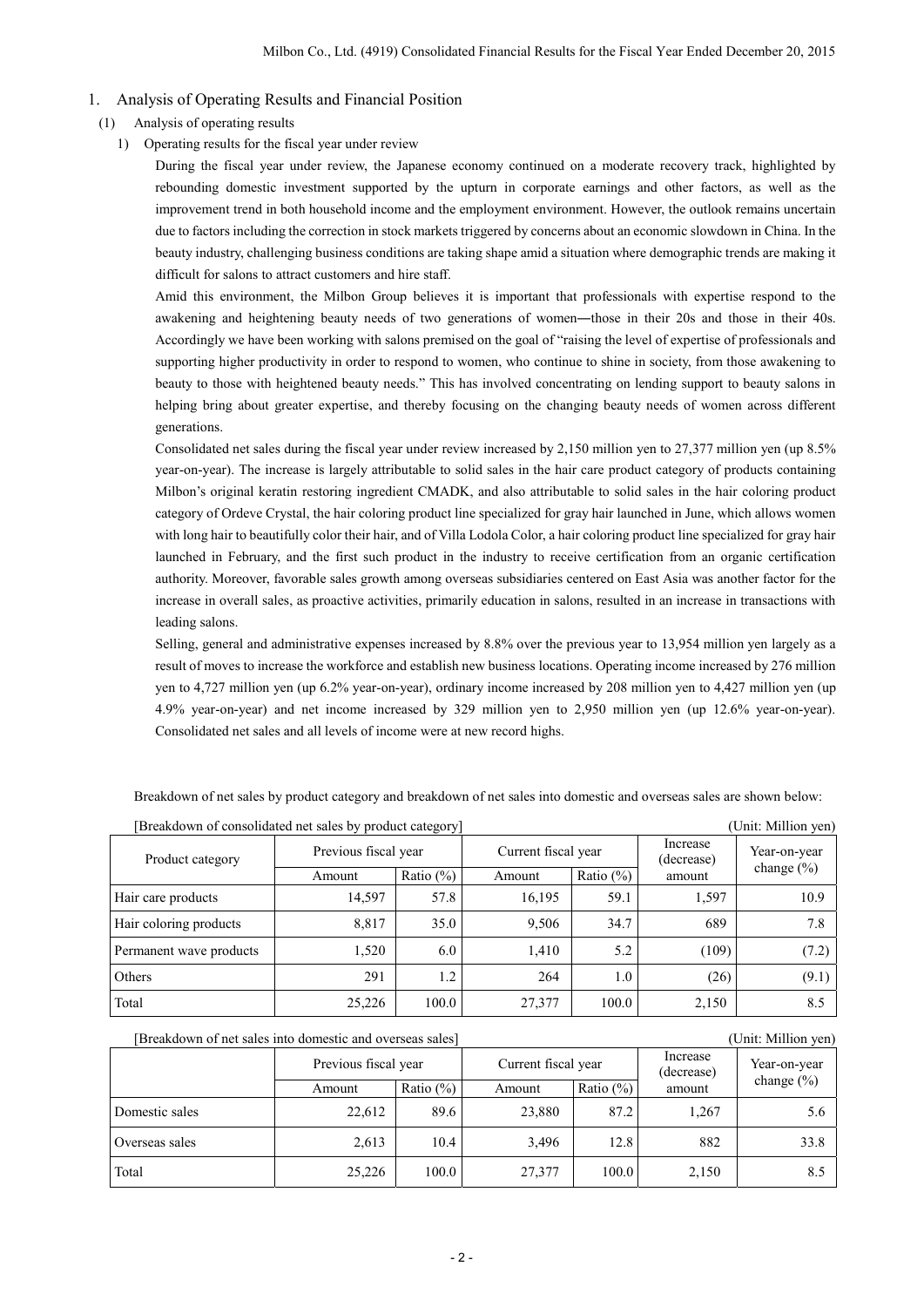#### 2) Outlook for fiscal 2016

Japan's economic outlook is uncertain given potentially adverse impacts of slowing economies of China and other emerging nations in Asia, growing lack of stability in the Middle East and other such developments. In the beauty industry, although business conditions continue to pose challenges due to the adverse impact of demographic trends, patterns of consumption seem to be changing, and amounts that people spend in beauty salons on an annual basis appear to be on the rise, among those in their late 20s and 40s, as well as those in their 50s whose household incomes and expenditures tend to be higher than those of other demographic segments.

Amid this environment, the Milbon Group believes that professionals must respond to attitudes of female beauty which vary from generation to generation. As such, we will work with salons premised on the goal of "helping to lend radiance to the stages of beauty experienced by women as individuals, thereby seizing on the two demographic milestones of beauty that of the 'Hanako generation' (women in their 50s embarking on a quest for beauty) and that of the 'Hanako junior generation' (women in their 20s awakening to the notion of beauty)."

In terms of global expansion, we will launch the Global Milbon worldwide brand of hair care products, and will pick up the pace with business expansion involving in-salon treatments originating from Japan.

As a result of these efforts, the Company anticipates consolidated net sales of 28,950 million yen (up 5.7% year-on-year), consolidated operating income of 5,000 million yen (up 5.8% year-on-year), consolidated ordinary income of 4,700 million yen (up 6.2% year-on-year), and consolidated net income of 3,100 million yen (up 5.1% year-on-year).

### (2) Analysis of financial position

1) Assets, liabilities and net assets

Total assets at the end of the fiscal year ended December 20, 2015 increased by 2,660 million yen compared to the end of the previous fiscal year to 30,799 million yen.

Current assets increased by 317 million yen compared to the end of the previous fiscal year to 14,624 million yen. This was due mainly to a 2,500 million yen increase in securities (jointly managed designated money trusts, etc.), a 170 million yen increase in merchandise and finished goods, and a 2,474 million yen decrease in cash and deposits.

Non-current assets increased by 2,342 million yen compared to the end of the previous fiscal year to 16,174 million yen. This was due mainly to a 400 million yen increase in land in conjunction with the purchase of land adjacent to the Yumegaoka Plant, a 1,290 million yen increase in construction in progress largely due to partial prepayment for work to extend the Yumegaoka Plant, and an increase of 616 million yen in investment securities attributable to factors such as higher prices of listed stocks.

Current liabilities increased by 486 million yen compared to the end of the previous fiscal year to 4,356 million yen. This was mainly due to a 502 million yen increase in accounts payable - other and a 181 million yen increase in accounts payable - trade.

Non-current liabilities increased by 65 million yen compared to the end of the previous fiscal year to 230 million yen.

Net assets increased by 218 million yen compared to the end of the previous fiscal year to 26,212 million yen. This was due mainly to an increase of 1,784 million yen in retained earnings and a 368 million yen increase in valuation difference on available-for-sale securities attributable to factors such as higher prices of listed stocks.

As a result, the equity ratio changed from 85.7% at the end of the previous fiscal year to 85.1%. Net assets per share based on the total outstanding shares as of the end of the period under review increased from 1,472.10 yen per share at the end of the previous fiscal year to 1,601.02 yen per share.

2) Cash flows

Cash and cash equivalents (hereinafter "net cash") at the end of the current fiscal year decreased by 60 million yen compared to the end of the previous fiscal year to 7,086 million yen, as a result of using the net cash provided by operating activities for the payment of income taxes and the purchase of property, plant and equipment.

(Cash flows from operating activities)

Net cash provided by operating activities amounted to 3,895 million yen. This was mainly the result of posting 4,415 million yen in income before income taxes and minority interests, depreciation of 1,038 million yen and 1,437 million yen in income taxes paid.

(Cash flows from investing activities)

Net cash used in investing activities amounted to 2,834 million yen. This was mainly due to the purchase of property, plant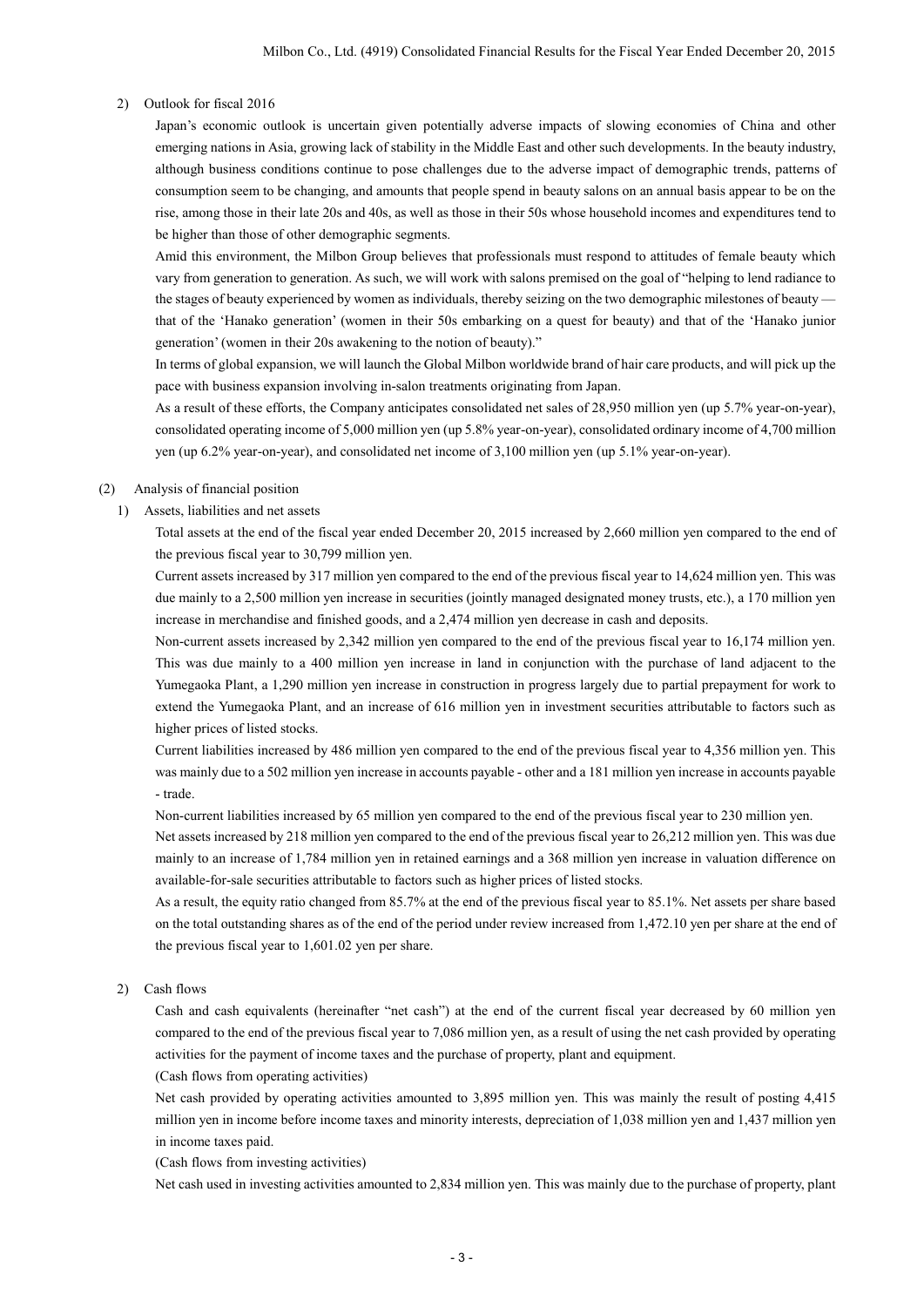and equipment of 2,517 million yen.

(Cash flows from financing activities)

Net cash used in financing activities amounted to 1,135 million yen. This was mainly due to the cash dividends paid to shareholders of 1,129 million yen.

### (Reference) Cash flow-related indicators

|                                                     | Year ended<br>December 20.<br>2011 | Year ended<br>December 20.<br>2012 | Year ended<br>December 20.<br>2013 | Year ended<br>December 20.<br>2014 | Year ended<br>December 20,<br>2015 |
|-----------------------------------------------------|------------------------------------|------------------------------------|------------------------------------|------------------------------------|------------------------------------|
| Equity ratio $(\%)$                                 | 84.4                               | 86.1                               | 84.1                               | 85.7                               | 85.1                               |
| Equity ratio based on market<br>value $(\% )$       | 146.0                              | 163.8                              | 243.3                              | 183.0                              | 264.2                              |
| Interest-bearing debt to cash<br>flows ratio $(\%)$ | 2.6                                | 2.7                                | 2.3                                | 3.0                                | 2.1                                |

(Notes) Equity ratio: Equity/net assets

Equity ratio based on market value: Total market capitalization/total assets

Interest-bearing debt to cash flows ratio: Interest-bearing debt/cash flows

- \* All indicators were calculated using consolidated financial statements.
- \* Total market capitalization was calculated by multiplying the closing stock price at the end of the period by the total number of outstanding shares at the end of the period (excluding treasury shares).
- Cash flows were shown as an operating cash flow in the consolidated statements of cash flows.
- \* Interest-bearing debt refers to all debt posted in the balance sheets upon which interest is paid. The amount of interest paid in the consolidated statements of cash flows was treated as an interest payment in the calculations above.
- Interest-coverage ratio is not shown due to the fact that there were no interest payments.

(3) Basic policy on the distribution of profit and dividends for the fiscal year under review and the following fiscal year

The Milbon Group considers the returning of profits to shareholders as an important management issue and makes it a basic policy to pay dividends in accordance with its operating results, while enhancing its business structure by maintaining internal reserves to the end of improving its earnings in the future. Moreover, we have set the target dividend payout ratio at 40%. Interim dividends are determined at the Board of Directors meetings and year-end dividends at the general meeting of shareholders, and it is the Group's basic policy to pay dividends twice every fiscal year.

For the current fiscal year, upon comprehensively taking into account factors including our financial position and profit levels, we have decided to pay a year-end dividend of 39 yen per share. As a result, the total annual dividend per share will amount to 74 yen per share, which includes the interim dividend of 35 yen per share that has already been paid.

For the following fiscal year, we plan to pay an annual dividend of 78 yen per share.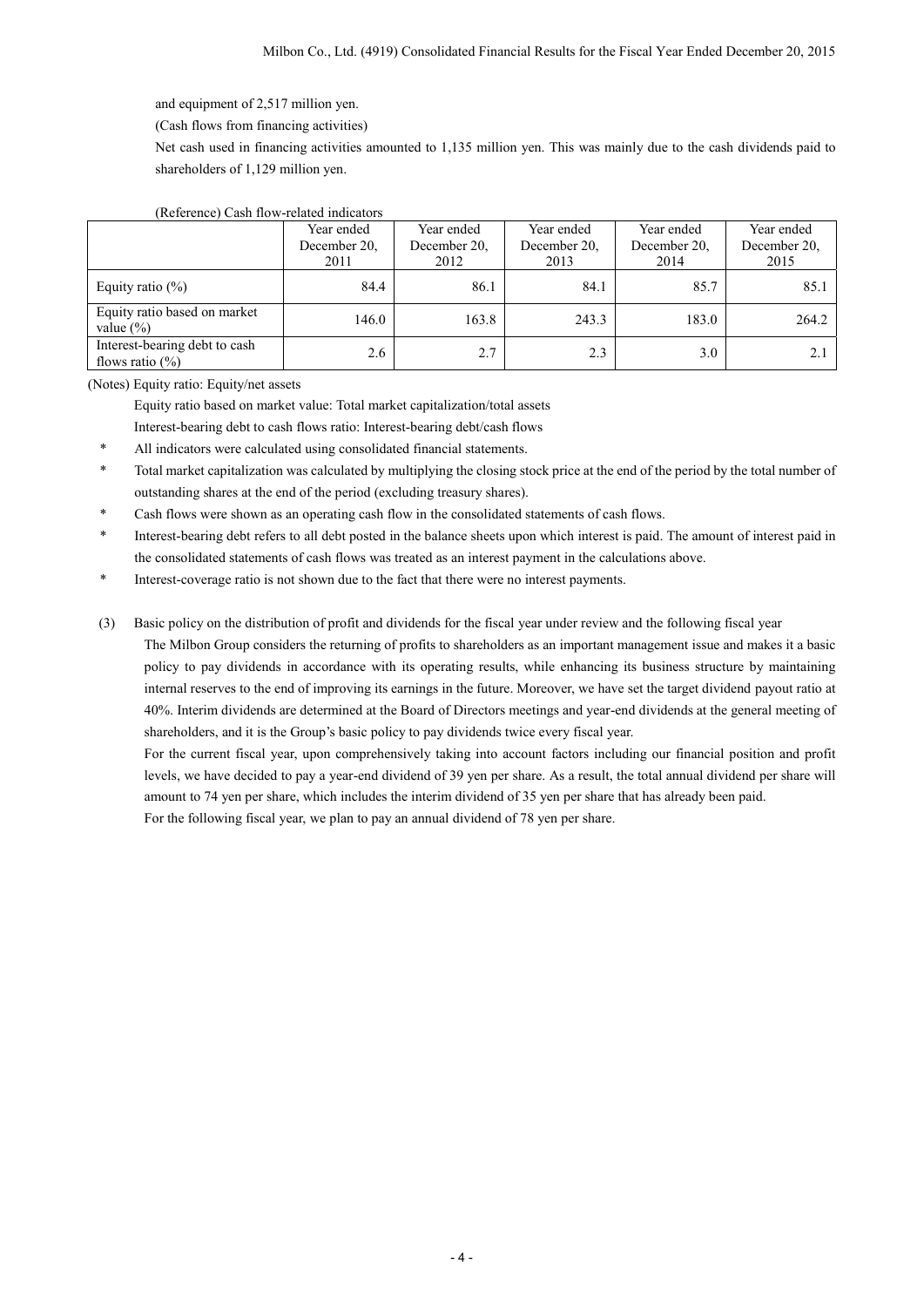### (4) Business and other risks

Risks that could potentially affect the operating results, stock price and financial position of the Milbon Group include the following.

The future risks identified in this section are based on assessments made by the Company as of the end of the fiscal year under review. The Group recognizes the possibility of these risk events actually occurring and has prepared policies to prevent and avert such risks and take appropriate measures to minimize the impact of such risks when they do occur.

1) Risks associated with global expansion

The Milbon Group is aggressively expanding its business into the overseas markets. Global expansion entails risks relating to intellectual property rights including counterfeit goods, unforeseeable changes in laws and regulations, and risks of social unrest due to terrorism, war and other factors. Such risks could have a major impact on the Group's operating results and financial position.

2) Information security

The Milbon Group has taken various measures to protect information assets including customers' personal information and confidential information. However, unforeseeable events, such as the leakage of information due to unauthorized access, could have a major impact on the Group's operating results and financial position.

3) Risks associated with debt collection

The Milbon Group deliberates and records necessary reserves upon regularly reviewing its business partners from both quantitative and qualitative perspectives and in terms of collection status. However, deterioration in the business partner's credit standing or events such as bankruptcy could have a major impact on the Group's operating results and financial position.

4) Risks associated with major accidents

The Milbon Group utilizes company cars in its sales activities. The Group implements safety measures that place maximum priority on human life, including strict control over driving and the reinforcement of safety training. However, should a major accident event occur, it could lead to the loss of the customers' and the public's trust in the Group and have a major impact on the Group's operating results and financial position.

## 5) Risks associated with product-related health hazards

Many Milbon Group products come into direct contact with consumers' hair and scalp, and as such the Milbon Group places top priority on its efforts to ensure product safety and quality. However, should an unforeseeable incident involving a major health hazard occur, it could lead to the loss of the customers' and the public's trust in the Group and have a major impact on the Group's operating results and financial position.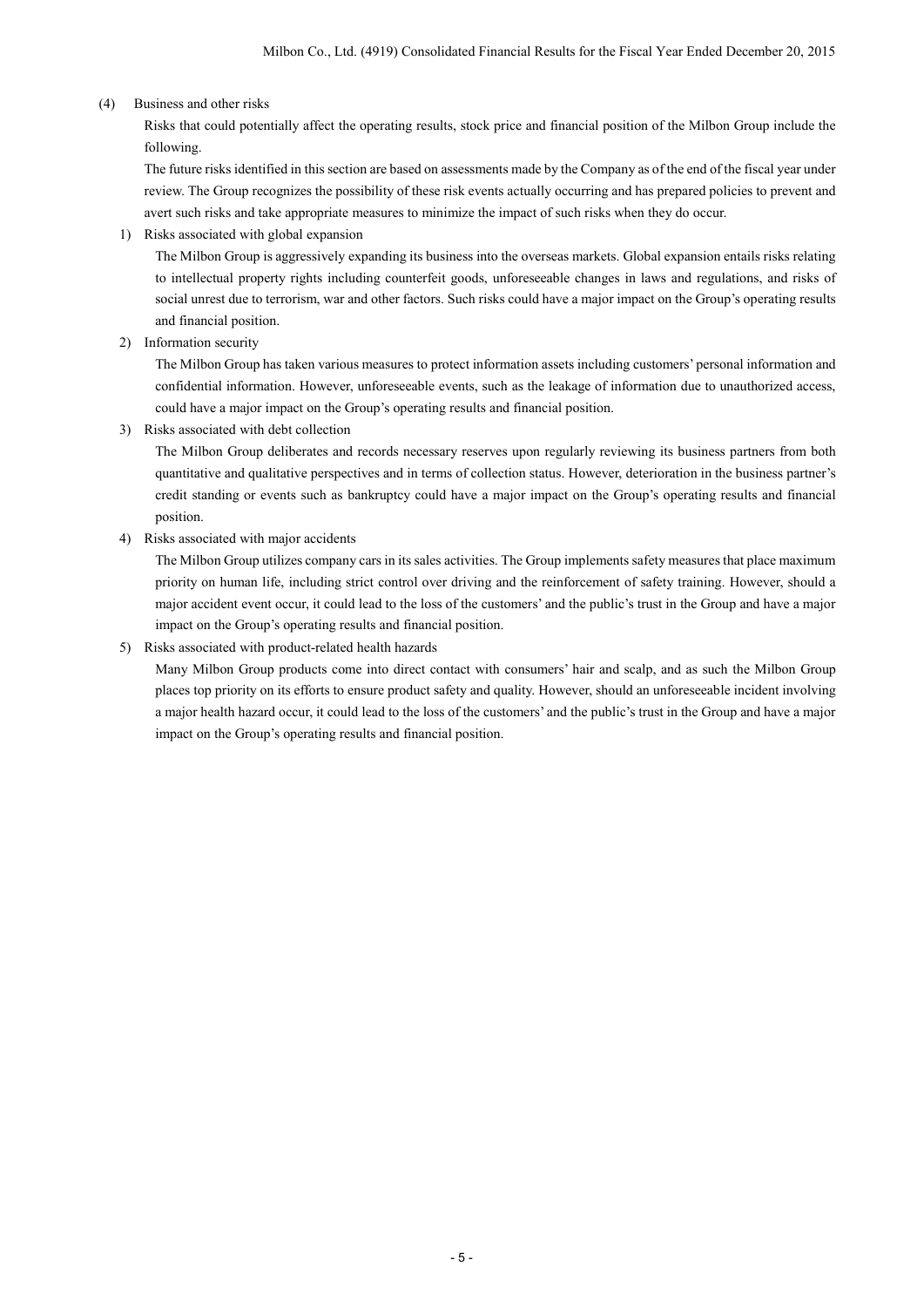## 2. Outline of the Milbon Group

| Name                                                                                              | Location              | Capital stock<br>or capital<br>contribution | Main line of<br>business                   | Percentage of<br>voting rights held<br>$(\%)$ | Relationship with the<br>Company                                                                                                   |
|---------------------------------------------------------------------------------------------------|-----------------------|---------------------------------------------|--------------------------------------------|-----------------------------------------------|------------------------------------------------------------------------------------------------------------------------------------|
| (Consolidated subsidiary)<br>MILBON USA, INC.                                                     | New York, USA         | USD 2 million                               | Sale of hair<br>products                   |                                               | Sells the Company's hair<br>products in the U.S.<br>100.0 One executive holds<br>concurrent post at the<br>Company.                |
| (Consolidated subsidiary)<br>Milbon Trading<br>(Shanghai) Co., Ltd.                               | Shanghai, China       | JPY 430 million                             | Sale of hair<br>products                   |                                               | Sells the Company's hair<br>products in China.<br>100.0 Three executives hold<br>concurrent posts at the<br>Company.               |
| (Consolidated subsidiary)<br>Milbon Korea Co., Ltd.                                               | Seoul,<br>South Korea |                                             | KRW 3,000 Sale of hair<br>million products |                                               | Sells the Company's hair<br>products in South Korea.<br>100.0 Two executives hold<br>concurrent posts at the<br>Company.           |
| (Consolidated subsidiary)<br>MILBON (THAILAND) CO., Rayong, Thailand THB 450 million sale of hair |                       |                                             | Manufacture and<br>products                | 100.0                                         | Manufactures and sells the<br>Company's hair products<br>in Thailand.<br>One executive holds<br>concurrent post at the<br>Company. |

(Note) All companies fall under the category of "specified subsidiary."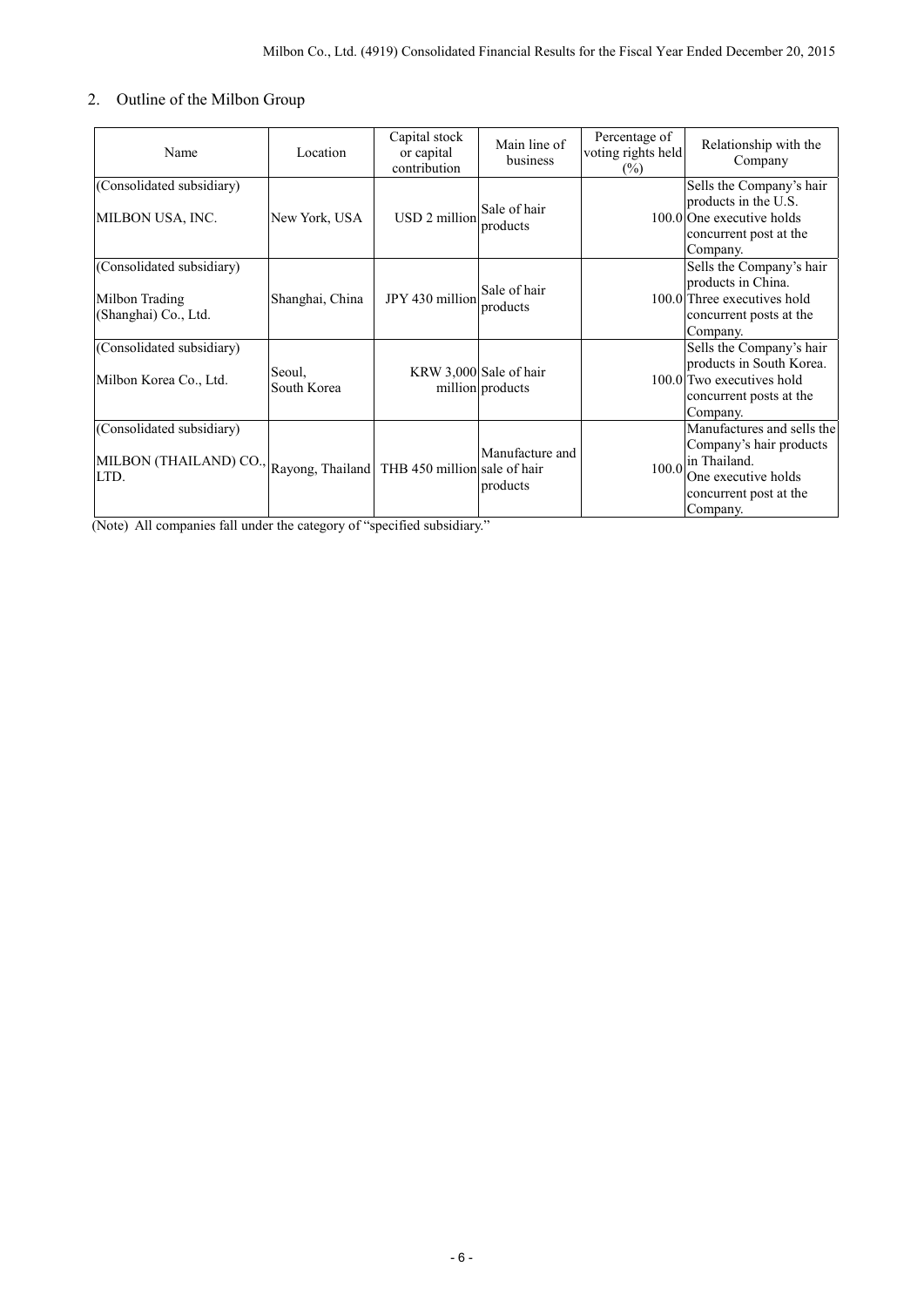The following diagram shows the positioning of Milbon Group companies and the Group's businesses.

(Diagram of business activities)



- (Notes) 1. For overseas transactions, sales channels differ depending on the country.
	- 2. The main items for store sales are hair-care products.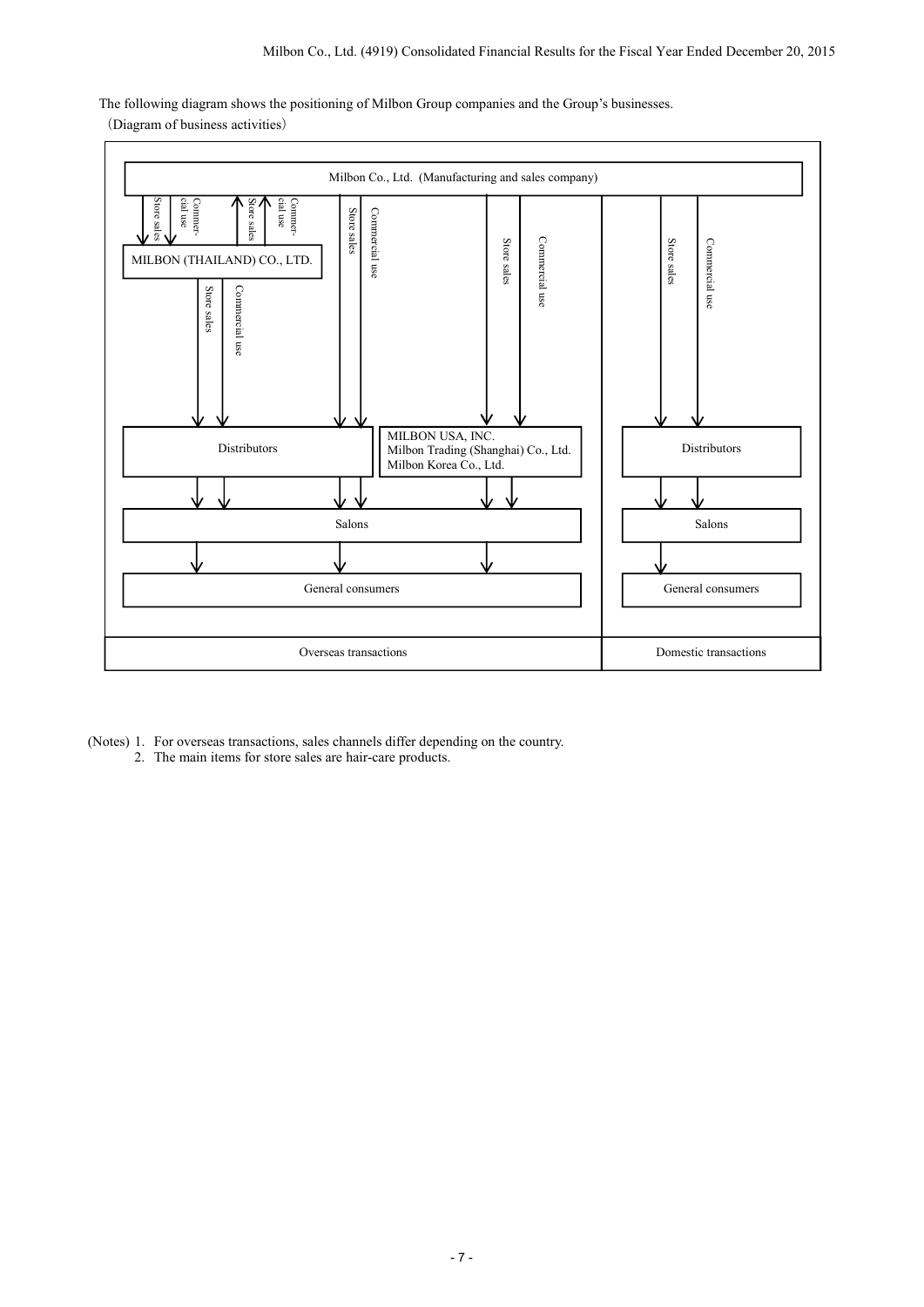### 3. Management Policy

#### (1) Basic management policies

The Milbon Group has been developing its business that supports a beautiful way of life through hair designers. Given our aim or building long-term relationships of trust with customers, we have created a brand statement which embodies the value we deliver to our customers through business pursued by the Milbon Group, combined with a slogan symbolizing the brand statement.

―Brand Statement―

*"To live beautifully.* 

*It's how we approach the world. It's the one, single idea that drives us.* 

*Our hair frames our personal beauty—how it's styled, how it feels, how it flows.* 

*It sets the stage for the inner self we radiate. Everyone's hair is unique, and everyone's beauty is, too. Our purpose is to help every woman find, embrace, and express her individuality—to head out into each day confidently and gracefully, and to live vibrantly.* 

*For more than 50 years, professional stylists have been our partners: we learn from and inspire each other. What unites us is our passion for transforming everything we touch into something beautiful. Together, we constantly push the boundaries of the global haircare industry. Together, we help give women the confidence, sophistication, and grace with which they inspire the world."* 

―Brand Slogan―

*Find Your Beauty* 

(2) Target management indices

 From the standpoint of effectively utilizing shareholders' equity and boosting earning power, the Milbon Group aims to exceed the following indices in 2019, the final year of the Medium Term 5-Year Business Vision (2015-2019).

- 1) ROE (Return On Equity): 12%
- 2) Consolidated Operating Income Ratio: 20%

#### (3) Medium- to long-term management strategies and target management indices

 The Milbon Group has formulated a Medium Term 5-Year Business Vision (2015-2019) covering the 5-year period beginning in 2015. The Milbon Group has set forth the following global vision: "Milbon aims to be the global No.1, first as a Japanese professional manufacturer, by cultivating global field ideas through human resource development and training in order for hair designers to achieve their goals," and aims to achieve consolidated net sales of 35,000 million yen, consolidated operating income of 7,000 million yen and overseas sales to total sales ratio of 18.6% in 2019, the final year of the 5-year plan.

As a part of this, we will develop personnel who can conduct business on a global basis and who will lead the company in the future, as well as develop products and engage in marketing activities on a localized basis.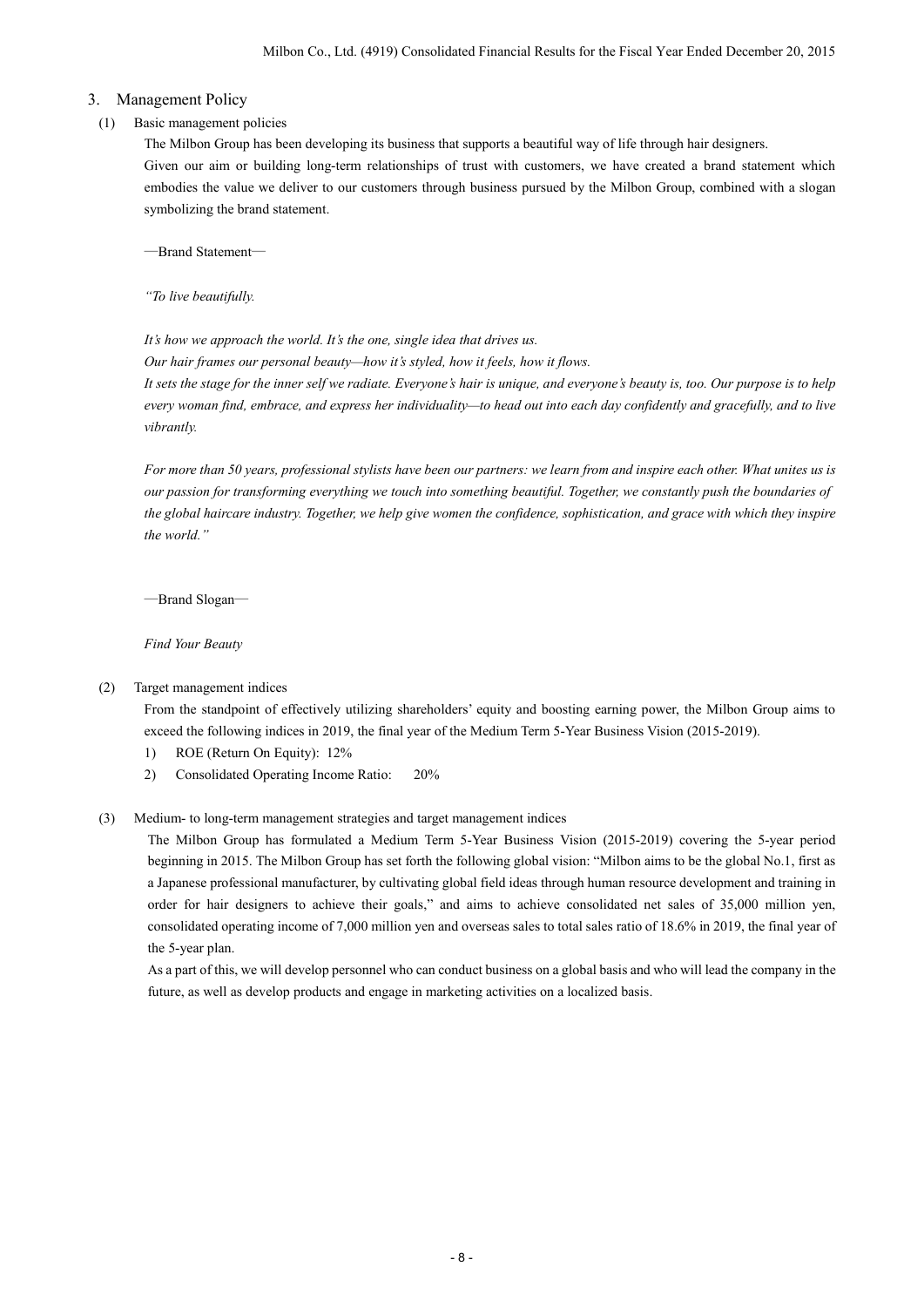| (Vision by area) |                                                                                                   |
|------------------|---------------------------------------------------------------------------------------------------|
| Japan            | : Be the first in the world to create an aging beauty model to respond to the declining birthrate |
|                  | and the aging of society                                                                          |
| East Asia        | : Foster local employees and promote educational and marketing activities to create a growth      |
|                  | track which will be the pillar for Asia, including the earnings structure                         |
| Southeast Asia   | : Start full-scale operation of the Thai Factory and create a foundation that will become a new   |
|                  | growth pillar after Japan and East Asia                                                           |
| U.S. and Europe  | : Switch the business model to a distributor based system, and create opportunities to enter the  |
|                  | market in Europe                                                                                  |

(Global financial strategy)

- Execute growth investment in order to build a global product supply framework and develop more localized marketing activities in each region.
- Carry out shareholder returns with a target payout ratio of 40%, proactively returning to investors the profits earned through growth. Also, conduct stock splits as appropriate in light of the share price and liquidity in the market.

Based on the above strategies, we aim to be No.1 in Asia and enter the top five in the world in the hair care products professional use market in 2019, the final year of the 5-year plan.

- (4) Tasks to be addressed by the Company
	- 1) In terms of the sales framework, in order to achieve further evolution in the Fieldperson (education-oriented sales representative) strategy, raise the quality of sales activities and educational support for salons through selection and concentration of field activities and create Milbon salons that will be the model for activities and success.
	- 2) In product development, further improve Target Authority Customer (TAC) product development system, which catches the latest changes in hair design trends and utilizes such information in development.
	- 3) Discover customers' latent needs and improve product development technologies with basic and fundamental research to respond to such needs.
	- 4) Build a product supply framework which matches the needs of each region by improving the production capacity of plants in Japan and overseas, and by raising the efficiency of the distribution system.
	- 5) In order to advance our global vision, develop a system for fostering human resources capable of international business activities, executives with a keen sense of management and specialists.

### 4. Basic Rationale for Selecting the Accounting Standards

The Milbon Group currently prepares the consolidated financial statements according to the generally accepted accounting standards in Japan (Japanese GAAP), as it makes it possible to compare the consolidated financial statements against previous fiscal year and against other companies.

With regard to adoption of International Financial Reporting Standards (IFRS), it is the Group's policy to respond to this issue appropriately based on consideration of various domestic and international circumstances.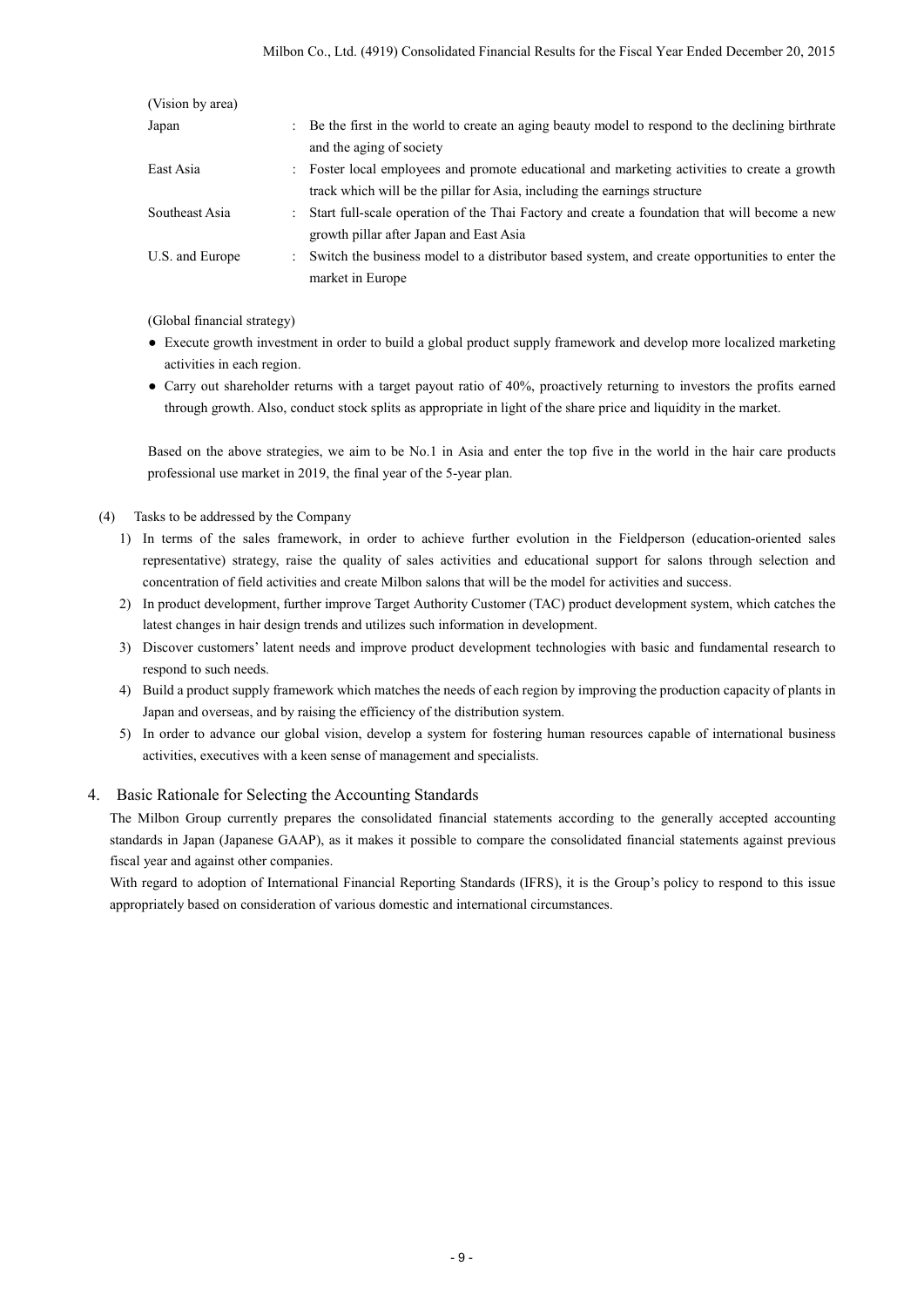## 5. Consolidated Financial Statements

(1) Consolidated Balance Sheets

|                                        |                                                   | (Thousand yen)                                          |
|----------------------------------------|---------------------------------------------------|---------------------------------------------------------|
|                                        | Previous Fiscal Year<br>(As of December 20, 2014) | <b>Current Fiscal Year</b><br>(As of December 20, 2015) |
| Assets                                 |                                                   |                                                         |
| Current assets                         |                                                   |                                                         |
| Cash and deposits                      | 7,386,867                                         | 4,912,293                                               |
| Notes and accounts receivable - trade  | 3,427,276                                         | 3,424,543                                               |
| Securities                             |                                                   | 2,500,000                                               |
| Merchandise and finished goods         | 2,258,355                                         | 2,428,521                                               |
| Work in process                        | 22,989                                            | 30,925                                                  |
| Raw materials and supplies             | 795,564                                           | 835,568                                                 |
| Deferred tax assets                    | 253,254                                           | 278,166                                                 |
| Other                                  | 207,507                                           | 263,456                                                 |
| Allowance for doubtful accounts        | (44, 289)                                         | (48, 570)                                               |
| Total current assets                   | 14,307,525                                        | 14,624,904                                              |
| Non-current assets                     |                                                   |                                                         |
| Property, plant and equipment          |                                                   |                                                         |
| Buildings and structures               | 8,667,622                                         | 9,019,076                                               |
| Accumulated depreciation               | (4,396,771)                                       | (4,756,405)                                             |
| Buildings and structures, net          | 4,270,850                                         | 4,262,671                                               |
| Machinery, equipment and vehicles      | 4,666,773                                         | 4,891,566                                               |
| Accumulated depreciation               | (3,590,100)                                       | (3,771,219)                                             |
| Machinery, equipment and vehicles, net | 1,076,672                                         | 1,120,346                                               |
| Land                                   | 4,876,552                                         | 5,277,410                                               |
| Construction in progress               | 58,635                                            | 1,348,999                                               |
| Other                                  | 2,034,557                                         | 2,191,555                                               |
| Accumulated depreciation               | (1,786,379)                                       | (1,919,490)                                             |
| Other, net                             | 248,178                                           | 272,064                                                 |
| Total property, plant and equipment    | 10,530,889                                        | 12,281,492                                              |
| Intangible assets                      | 448,856                                           | 398,357                                                 |
| Investments and other assets           |                                                   |                                                         |
| Investment securities                  | 1,908,728                                         | 2,525,286                                               |
| Net defined benefit asset              | 257,649                                           | 278,650                                                 |
| Deferred tax assets                    | 58,657                                            | 5,330                                                   |
| Other                                  | 676,344                                           | 734,891                                                 |
| Allowance for doubtful accounts        | (49, 681)                                         | (49,681)                                                |
| Total investments and other assets     | 2,851,698                                         | 3,494,477                                               |
| Total non-current assets               | 13,831,443                                        | 16,174,327                                              |
| Total assets                           | 28,138,969                                        | 30,799,232                                              |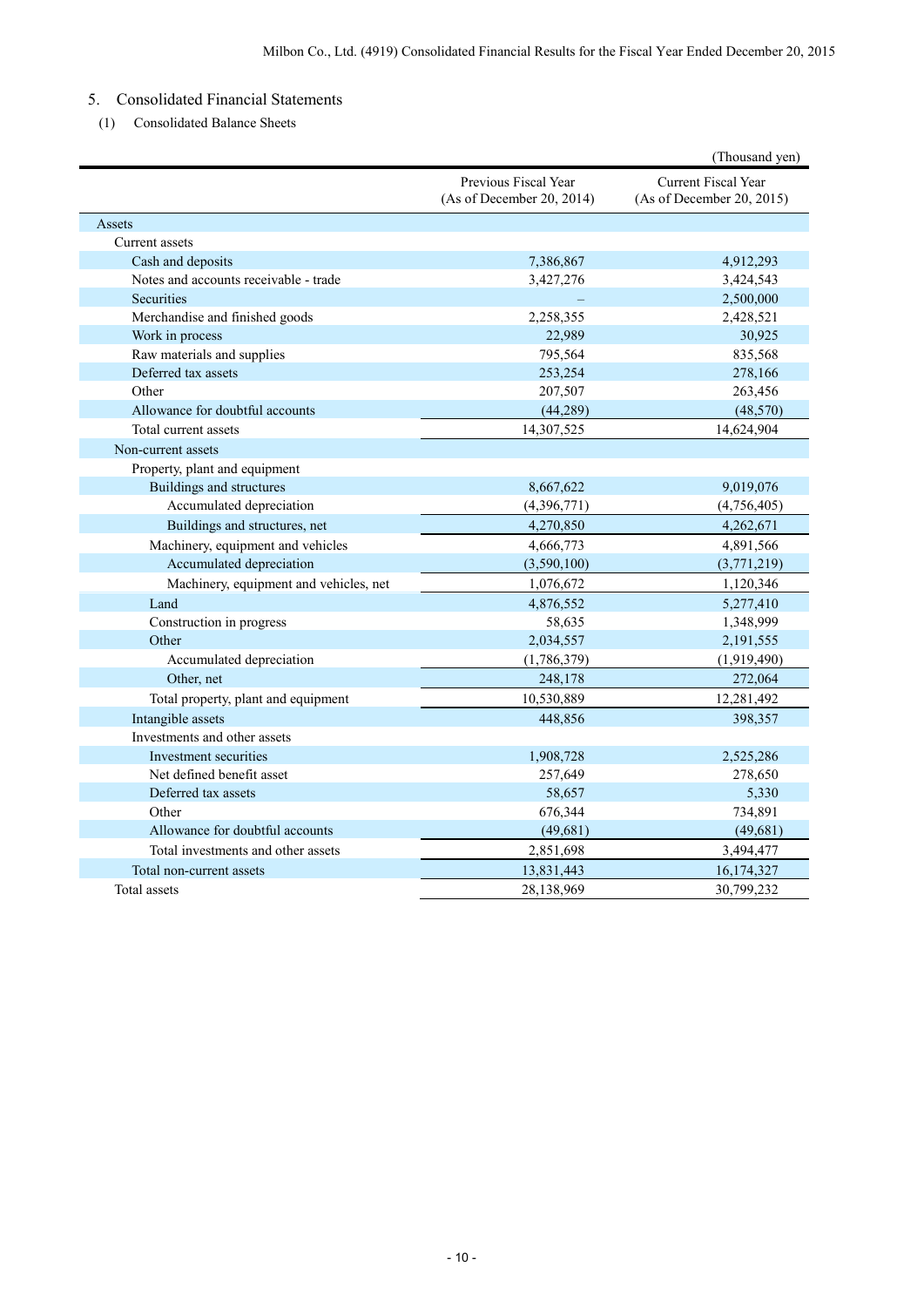|                                              |                                                   | (Thousand yen)                                          |
|----------------------------------------------|---------------------------------------------------|---------------------------------------------------------|
|                                              | Previous Fiscal Year<br>(As of December 20, 2014) | <b>Current Fiscal Year</b><br>(As of December 20, 2015) |
| Liabilities                                  |                                                   |                                                         |
| <b>Current liabilities</b>                   |                                                   |                                                         |
| Accounts payable - trade                     | 503,378                                           | 684,978                                                 |
| Accounts payable - other                     | 1,841,629                                         | 2,343,762                                               |
| Income taxes payable                         | 769.801                                           | 749,005                                                 |
| Provision for sales returns                  | 24,436                                            | 18,394                                                  |
| Provision for bonuses                        | 89,198                                            | 108,823                                                 |
| Other                                        | 641,288                                           | 451,599                                                 |
| Total current liabilities                    | 3,869,733                                         | 4,356,565                                               |
| Non-current liabilities                      |                                                   |                                                         |
| Net defined benefit liability                | 20,238                                            | 27,425                                                  |
| Deferred tax liabilities                     |                                                   | 117,962                                                 |
| Other                                        | 144,883                                           | 84,745                                                  |
| Total non-current liabilities                | 165,121                                           | 230,133                                                 |
| <b>Total liabilities</b>                     | 4,034,855                                         | 4,586,698                                               |
| Net assets                                   |                                                   |                                                         |
| Shareholders' equity                         |                                                   |                                                         |
| Capital stock                                | 2,000,000                                         | 2,000,000                                               |
| Capital surplus                              | 199,599                                           | 199,748                                                 |
| Retained earnings                            | 21,655,660                                        | 23,440,262                                              |
| Treasury shares                              | (535, 654)                                        | (542,094)                                               |
| Total shareholders' equity                   | 23,319,606                                        | 25,097,916                                              |
| Accumulated other comprehensive income       |                                                   |                                                         |
| Valuation difference on available-for-sale   |                                                   |                                                         |
| securities                                   | 368,519                                           | 737,221                                                 |
| Foreign currency translation adjustment      | 310,899                                           | 311,451                                                 |
| Remeasurements of defined benefit plans      | 105,089                                           | 65,944                                                  |
| Total accumulated other comprehensive income | 784,508                                           | 1,114,616                                               |
| Total net assets                             | 24,104,114                                        | 26,212,533                                              |
| Total liabilities and net assets             | 28,138,969                                        | 30,799,232                                              |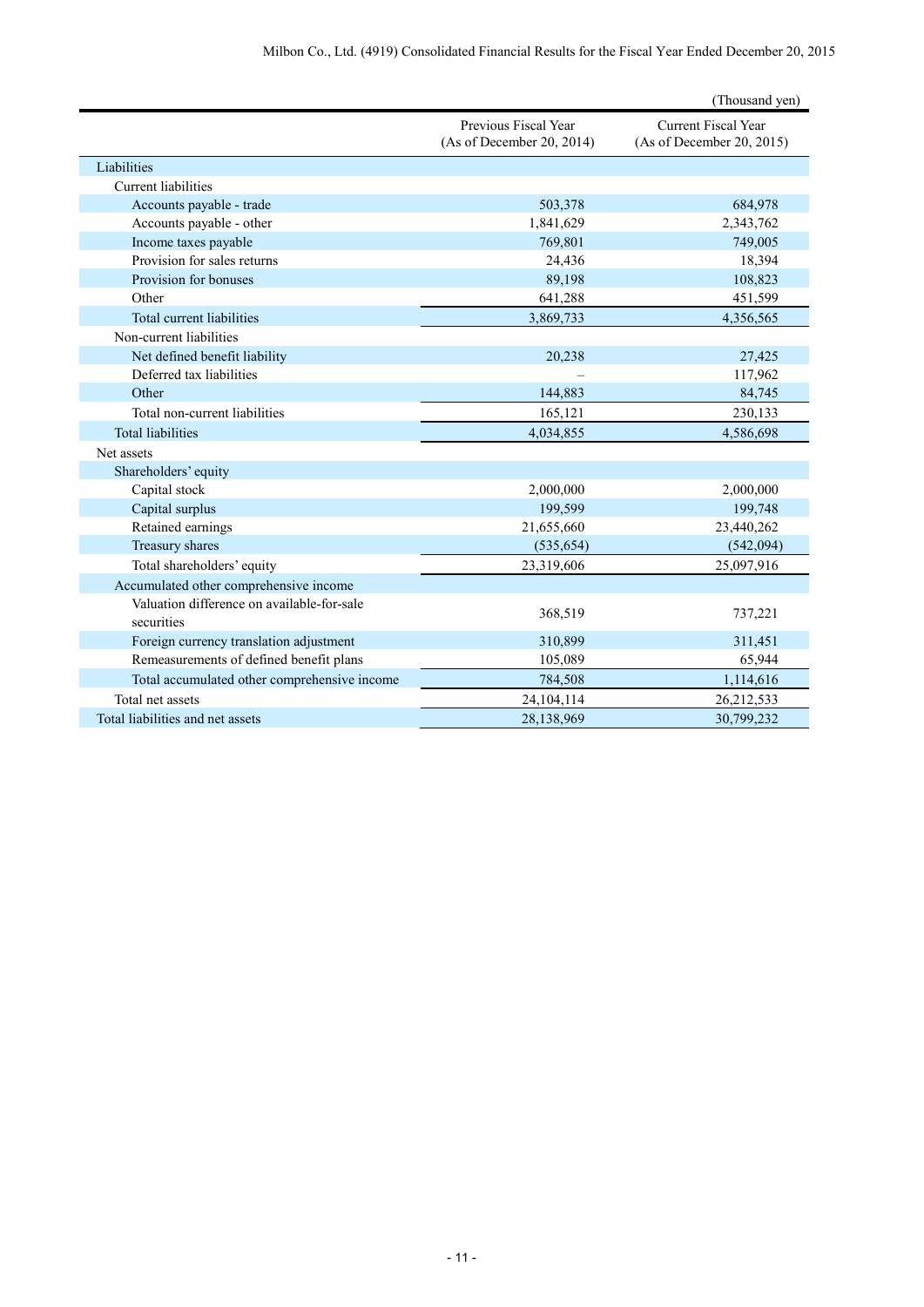# (2) Consolidated Statements of Earnings and Consolidated Statements of Comprehensive Income

| Consolidated Statements of Earnings |  |  |
|-------------------------------------|--|--|
|-------------------------------------|--|--|

|                                                   |                                                                                             | (Thousand yen)                                                                              |
|---------------------------------------------------|---------------------------------------------------------------------------------------------|---------------------------------------------------------------------------------------------|
|                                                   | <b>Fiscal Year Ended</b><br>December 20, 2014<br>(December 21, 2013 -<br>December 20, 2014) | <b>Fiscal Year Ended</b><br>December 20, 2015<br>(December 21, 2014 -<br>December 20, 2015) |
| Net sales                                         | 25,226,510                                                                                  | 27,377,173                                                                                  |
| Cost of sales                                     | 7,945,233                                                                                   | 8,695,222                                                                                   |
| Gross profit                                      | 17,281,276                                                                                  | 18,681,951                                                                                  |
| Selling, general and administrative expenses      | 12,830,186                                                                                  | 13,954,349                                                                                  |
| Operating income                                  | 4,451,089                                                                                   | 4,727,601                                                                                   |
| Non-operating income                              |                                                                                             |                                                                                             |
| Interest income                                   | 7,792                                                                                       | 6,098                                                                                       |
| Dividend income                                   | 45,568                                                                                      | 50,478                                                                                      |
| Company house defrayment income                   | 49,237                                                                                      | 61,611                                                                                      |
| Gain on surrender of insurance                    | 45,702                                                                                      | 43,962                                                                                      |
| Foreign exchange gains                            | 13,877                                                                                      |                                                                                             |
| Other                                             | 23,249                                                                                      | 27,272                                                                                      |
| Total non-operating income                        | 185,428                                                                                     | 189,422                                                                                     |
| Non-operating expenses                            |                                                                                             |                                                                                             |
| Sales discounts                                   | 412,880                                                                                     | 447,972                                                                                     |
| Foreign exchange losses                           |                                                                                             | 35,619                                                                                      |
| Other                                             | 4,698                                                                                       | 5,910                                                                                       |
| Total non-operating expenses                      | 417,579                                                                                     | 489,501                                                                                     |
| Ordinary income                                   | 4,218,938                                                                                   | 4,427,523                                                                                   |
| Extraordinary income                              |                                                                                             |                                                                                             |
| Gain on sales of non-current assets               | 811                                                                                         | 1,403                                                                                       |
| Total extraordinary income                        | 811                                                                                         | 1,403                                                                                       |
| <b>Extraordinary losses</b>                       |                                                                                             |                                                                                             |
| Loss on retirement of non-current assets          | 26,434                                                                                      | 13,128                                                                                      |
| Total extraordinary losses                        | 26,434                                                                                      | 13,128                                                                                      |
| Income before income taxes and minority interests | 4,193,315                                                                                   | 4,415,797                                                                                   |
| Income taxes - current                            | 1,528,623                                                                                   | 1,420,048                                                                                   |
| Income taxes - deferred                           | 43,605                                                                                      | 45,271                                                                                      |
| Total income taxes                                | 1,572,229                                                                                   | 1,465,319                                                                                   |
| Income before minority interests                  | 2,621,086                                                                                   | 2,950,478                                                                                   |
| Net income                                        | 2,621,086                                                                                   | 2,950,478                                                                                   |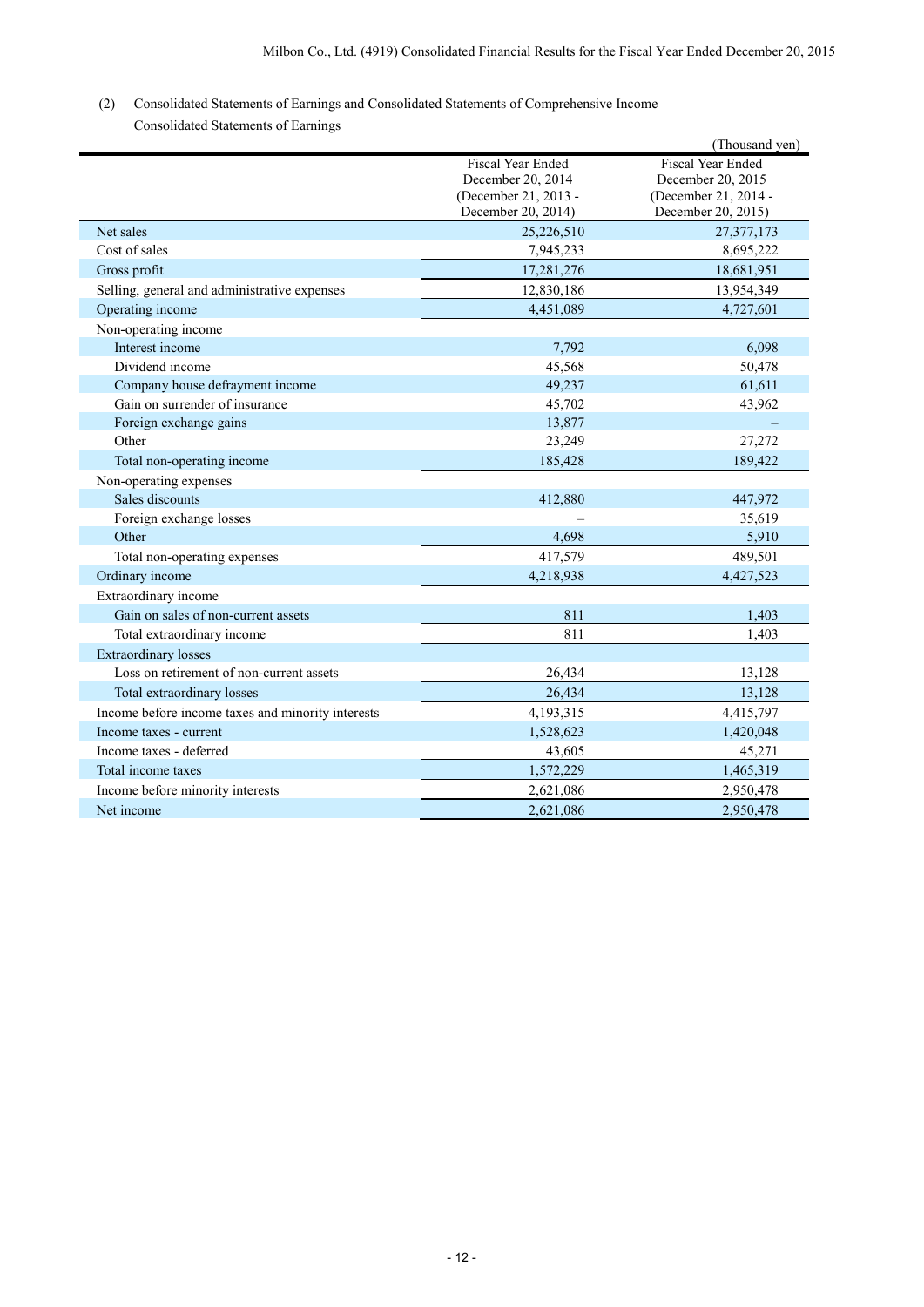Consolidated Statements of Comprehensive Income

|                                                            |                                                                                      | (Thousand yen)                                                                       |
|------------------------------------------------------------|--------------------------------------------------------------------------------------|--------------------------------------------------------------------------------------|
|                                                            | Fiscal Year Ended<br>December 20, 2014<br>(December 21, 2013 -<br>December 20, 2014) | Fiscal Year Ended<br>December 20, 2015<br>(December 21, 2014 -<br>December 20, 2015) |
| Income before minority interests                           | 2,621,086                                                                            | 2,950,478                                                                            |
| Other comprehensive income                                 |                                                                                      |                                                                                      |
| Valuation difference on available-for-sale securities      | 91,079                                                                               | 368,701                                                                              |
| Foreign currency translation adjustment                    | 190,457                                                                              | 551                                                                                  |
| Remeasurements of defined benefit plans, net of tax        |                                                                                      | (39, 144)                                                                            |
| Total other comprehensive income                           | 281,537                                                                              | 330,108                                                                              |
| Comprehensive income                                       | 2,902,623                                                                            | 3,280,586                                                                            |
| Comprehensive income attributable to                       |                                                                                      |                                                                                      |
| Comprehensive income attributable to owners of<br>parent   | 2,902,623                                                                            | 3,280,586                                                                            |
| Comprehensive income attributable to minority<br>interests |                                                                                      |                                                                                      |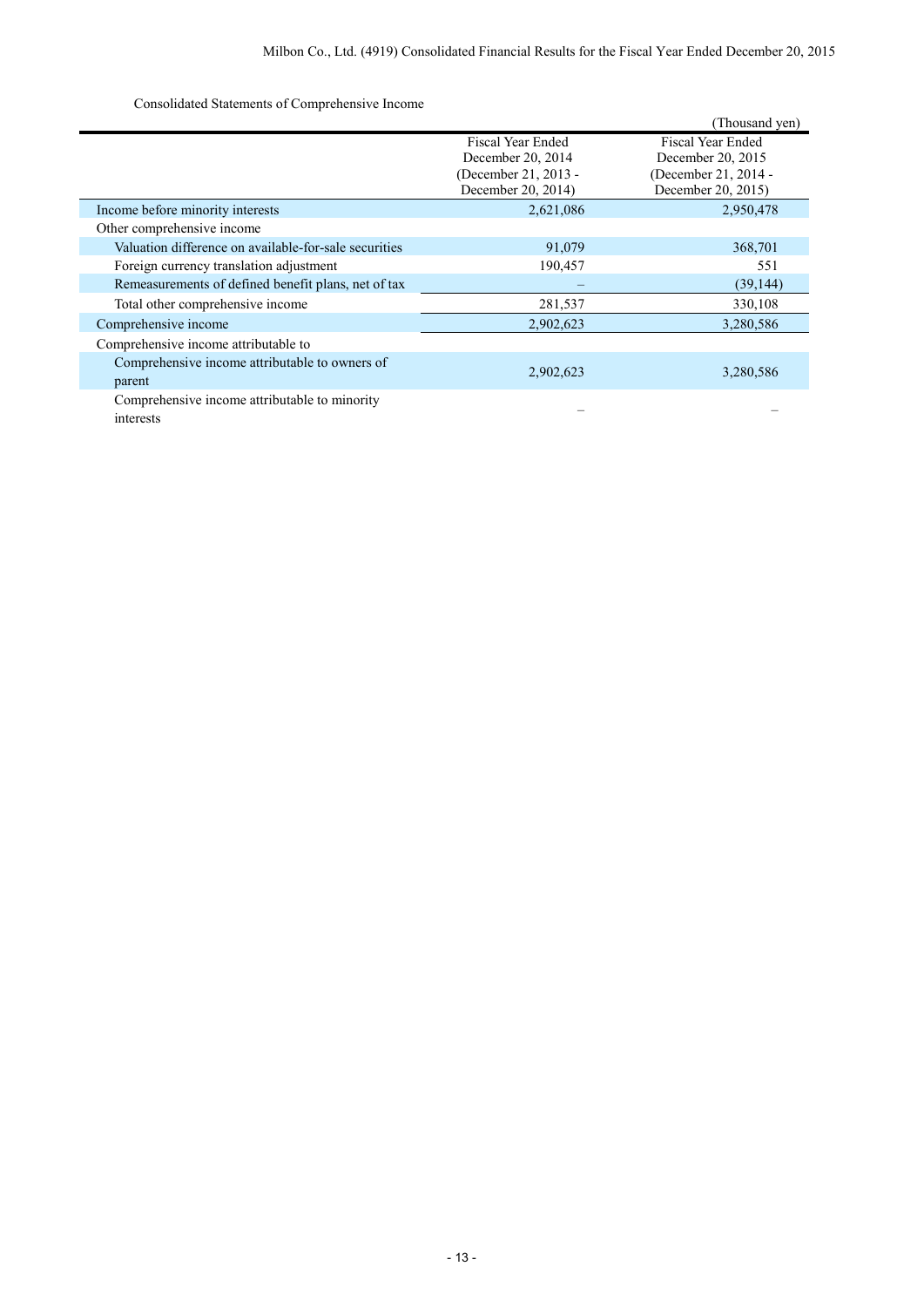## (3) Consolidated Statements of Changes in Shareholders' Equity Fiscal Year Ended December 20, 2014 (December 21, 2013 - December 20, 2014)

|                                                            |                      |                 |                   |                 | (Thousand yen)                |
|------------------------------------------------------------|----------------------|-----------------|-------------------|-----------------|-------------------------------|
|                                                            | Shareholders' equity |                 |                   |                 |                               |
|                                                            | Capital stock        | Capital surplus | Retained earnings | Treasury shares | Total shareholders'<br>equity |
| Balance at beginning of<br>current period                  | 2,000,000            | 199,183         | 20,069,024        | (516, 646)      | 21,751,561                    |
| Cumulative effects of<br>changes in accounting<br>policies |                      |                 |                   |                 |                               |
| Restated balance                                           | 2,000,000            | 199,183         | 20,069,024        | (516, 646)      | 21,751,561                    |
| Changes of items during<br>period                          |                      |                 |                   |                 |                               |
| Dividends of surplus                                       |                      |                 | (1,034,450)       |                 | (1,034,450)                   |
| Net income                                                 |                      |                 | 2,621,086         |                 | 2,621,086                     |
| Purchase of treasury<br>shares                             |                      |                 |                   | (20,909)        | (20,909)                      |
| Disposal of treasury shares                                |                      | 416             |                   | 1,901           | 2,318                         |
| Net changes of items other<br>than shareholders' equity    |                      |                 |                   |                 |                               |
| Total changes of items during<br>period                    |                      | 416             | 1,586,636         | (19,007)        | 1,568,044                     |
| Balance at end of current<br>period                        | 2,000,000            | 199,599         | 21,655,660        | (535, 654)      | 23,319,606                    |

|                                                            | Accumulated other comprehensive income                      |                                               |                                            |                                                    |                  |
|------------------------------------------------------------|-------------------------------------------------------------|-----------------------------------------------|--------------------------------------------|----------------------------------------------------|------------------|
|                                                            | Valuation difference<br>on available-for-sale<br>securities | Foreign currency<br>translation<br>adjustment | Remeasurements of<br>defined benefit plans | Total accumulated<br>other comprehensive<br>income | Total net assets |
| Balance at beginning of<br>current period                  | 277,439                                                     | 120,442                                       |                                            | 397,881                                            | 22,149,443       |
| Cumulative effects of<br>changes in accounting<br>policies |                                                             |                                               |                                            |                                                    |                  |
| Restated balance                                           | 277,439                                                     | 120,442                                       |                                            | 397,881                                            | 22,149,443       |
| Changes of items during<br>period                          |                                                             |                                               |                                            |                                                    |                  |
| Dividends of surplus                                       |                                                             |                                               |                                            |                                                    | (1,034,450)      |
| Net income                                                 |                                                             |                                               |                                            |                                                    | 2,621,086        |
| Purchase of treasury<br>shares                             |                                                             |                                               |                                            |                                                    | (20,909)         |
| Disposal of treasury shares                                |                                                             |                                               |                                            |                                                    | 2,318            |
| Net changes of items other<br>than shareholders' equity    | 91,079                                                      | 190,457                                       | 105,089                                    | 386,626                                            | 386,626          |
| Total changes of items during<br>period                    | 91,079                                                      | 190,457                                       | 105,089                                    | 386,626                                            | 1,954,671        |
| Balance at end of current<br>period                        | 368,519                                                     | 310,899                                       | 105,089                                    | 784,508                                            | 24,104,114       |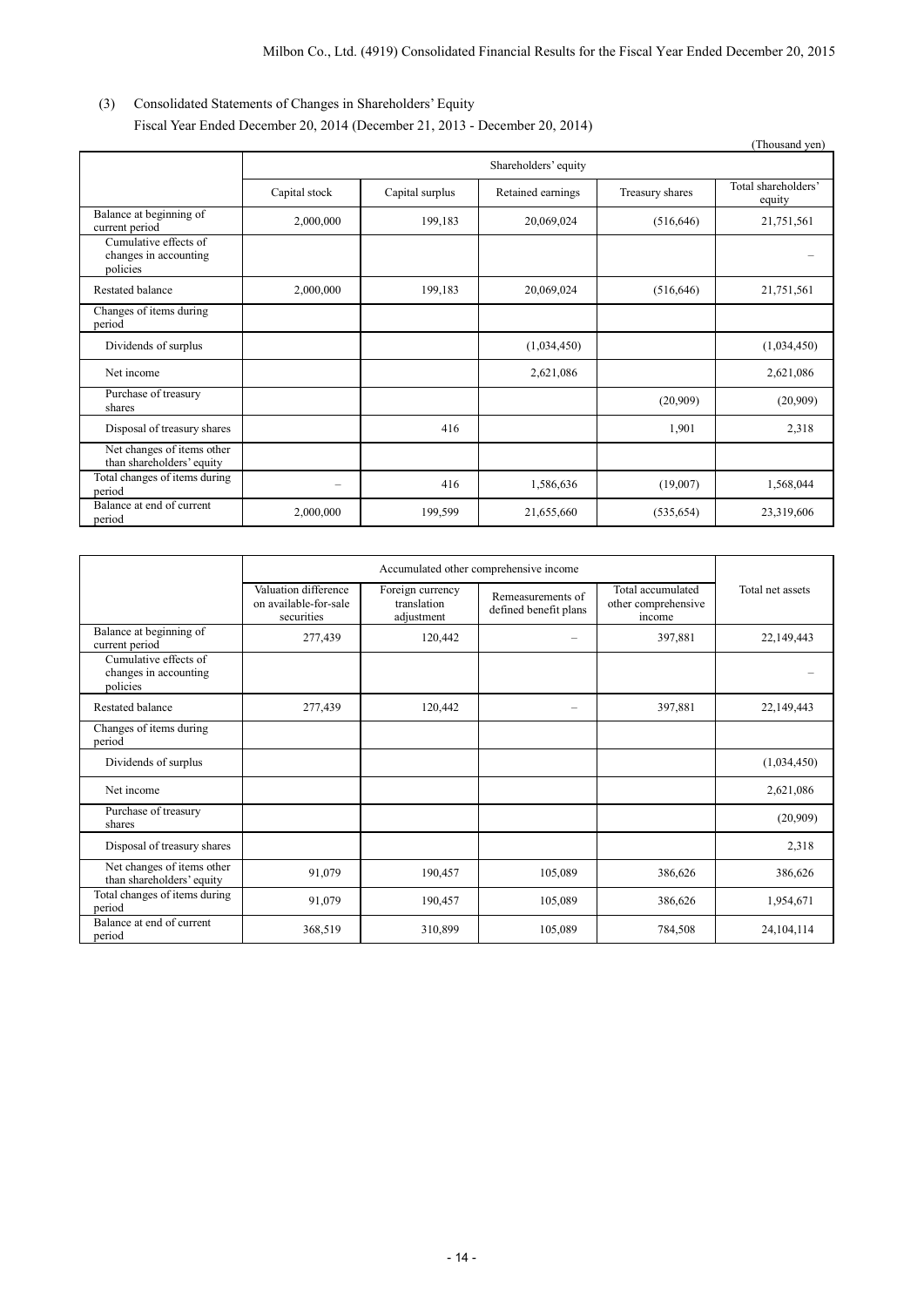## Fiscal Year Ended December 20, 2015 (December 21, 2014 - December 20, 2015)

|                                                            |                      |                 |                   |                 | (Thousand yen)                |
|------------------------------------------------------------|----------------------|-----------------|-------------------|-----------------|-------------------------------|
|                                                            | Shareholders' equity |                 |                   |                 |                               |
|                                                            | Capital stock        | Capital surplus | Retained earnings | Treasury shares | Total shareholders'<br>equity |
| Balance at beginning of<br>current period                  | 2,000,000            | 199,599         | 21,655,660        | (535, 654)      | 23,319,606                    |
| Cumulative effects of<br>changes in accounting<br>policies |                      |                 | (36, 103)         |                 | (36, 103)                     |
| Restated balance                                           | 2,000,000            | 199,599         | 21,619,557        | (535, 654)      | 23,283,502                    |
| Changes of items during<br>period                          |                      |                 |                   |                 |                               |
| Dividends of surplus                                       |                      |                 | (1,129,773)       |                 | (1,129,773)                   |
| Net income                                                 |                      |                 | 2,950,478         |                 | 2,950,478                     |
| Purchase of treasury<br>shares                             |                      |                 |                   | (6,933)         | (6,933)                       |
| Disposal of treasury shares                                |                      | 148             |                   | 493             | 642                           |
| Net changes of items other<br>than shareholders' equity    |                      |                 |                   |                 |                               |
| Total changes of items during<br>period                    | -                    | 148             | 1,820,704         | (6, 439)        | 1,814,413                     |
| Balance at end of current<br>period                        | 2,000,000            | 199,748         | 23,440,262        | (542,094)       | 25,097,916                    |

|                                                            | Accumulated other comprehensive income                      |                                               |                                            |                                                    |                  |
|------------------------------------------------------------|-------------------------------------------------------------|-----------------------------------------------|--------------------------------------------|----------------------------------------------------|------------------|
|                                                            | Valuation difference<br>on available-for-sale<br>securities | Foreign currency<br>translation<br>adjustment | Remeasurements of<br>defined benefit plans | Total accumulated<br>other comprehensive<br>income | Total net assets |
| Balance at beginning of<br>current period                  | 368,519                                                     | 310,899                                       | 105,089                                    | 784,508                                            | 24,104,114       |
| Cumulative effects of<br>changes in accounting<br>policies |                                                             |                                               |                                            |                                                    | (36, 103)        |
| Restated balance                                           | 368,519                                                     | 310,899                                       | 105,089                                    | 784,508                                            | 24,068,011       |
| Changes of items during<br>period                          |                                                             |                                               |                                            |                                                    |                  |
| Dividends of surplus                                       |                                                             |                                               |                                            |                                                    | (1, 129, 773)    |
| Net income                                                 |                                                             |                                               |                                            |                                                    | 2,950,478        |
| Purchase of treasury<br>shares                             |                                                             |                                               |                                            |                                                    | (6,933)          |
| Disposal of treasury shares                                |                                                             |                                               |                                            |                                                    | 642              |
| Net changes of items other<br>than shareholders' equity    | 368,701                                                     | 551                                           | (39, 144)                                  | 330,108                                            | 330,108          |
| Total changes of items during<br>period                    | 368,701                                                     | 551                                           | (39, 144)                                  | 330,108                                            | 2,144,522        |
| Balance at end of current<br>period                        | 737,221                                                     | 311,451                                       | 65,944                                     | 1,114,616                                          | 26,212,533       |